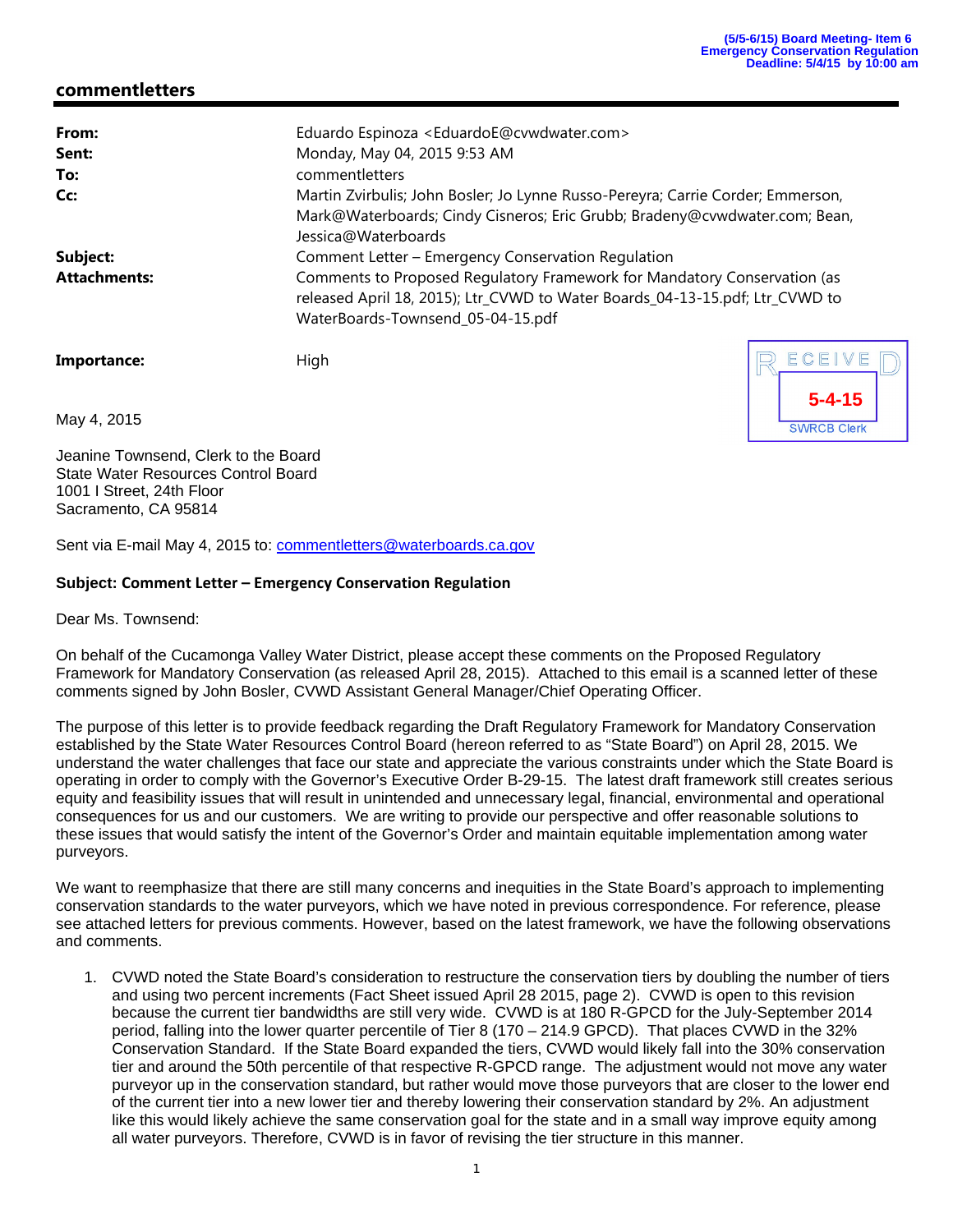2. CVWD also noted the State Board's consideration of a 4% reserve tier if a water purveyor could demonstrate that it had access to 4 years of water supply that did not include imported water (Fact Sheet issued April 28 2015, page 4). It seems that the State is willing to recognize a water purveyor's capabilities to decrease imported water for this duration. We further request that the State consider expanding the reserve tier to recognize purveyors that can drastically reduce their reliance on imported water. For example, over the past decades CVWD has wisely invested and developed local water supplies that can allow us to drastically reduce our reliance on imported water (State Water Project) for reasons like drought. During calendar year 2013 CVWD imported and treated 25,764 acre-feet of imported water, which accounted for 49% of total production that year. To-date CVWD has developed a wide and reliable portfolio of local water sources, including 70,000 acre-feet of groundwater storage in local basins and infrastructure to capture and treat on average 2,000 acre-feet per year of local mountain surface water. CVWD has the pumping rights and operational capacity to produce groundwater that could allow us to reduce imported water by 50% while only requiring the need to conserve 25% of 2013 production. Although CVWD does not have the local supplies to completely decline imported water, we do have the ability to reduce by more than 50% during the drought with conservation. We ask that the State Board consider intermediate tiers that recognize a water purveyor's local supply capacities and ability to drastically reduce imported water. In our case, we ask for a 2% reserve tier adjustment of our final conservation standard determination. CVWD can provide the supporting information upon request.

Our hope is that the State Board will recognize the two above comments that would place us at a tier of 28% conservation standard. By considering both comments, the State would improve equity and reward strategic planning of local supplies, respectively, not just for CVWD but also for everyone.

No one is more committed to water reliability, safety and affordability than the Cucamonga Valley Water District. CVWD and our region have been extremely proactive in implementing demand management programs to exceed the SBx7-7 requirements. The State Board must recognize the effort and resources that have been expended to reduce demands prior to the Governor's declaration. As such, we respectfully urge strong consideration of our suggestions as we work together to address the challenges we face as a state.

Thank you for your consideration and for the open dialogue.

Best regards,

Eduardo

**Eduardo Espinoza, PE**  Design and Construction Manager Cucamonga Valley Water District (909) 987-2591 EduardoE@cvwdwater.com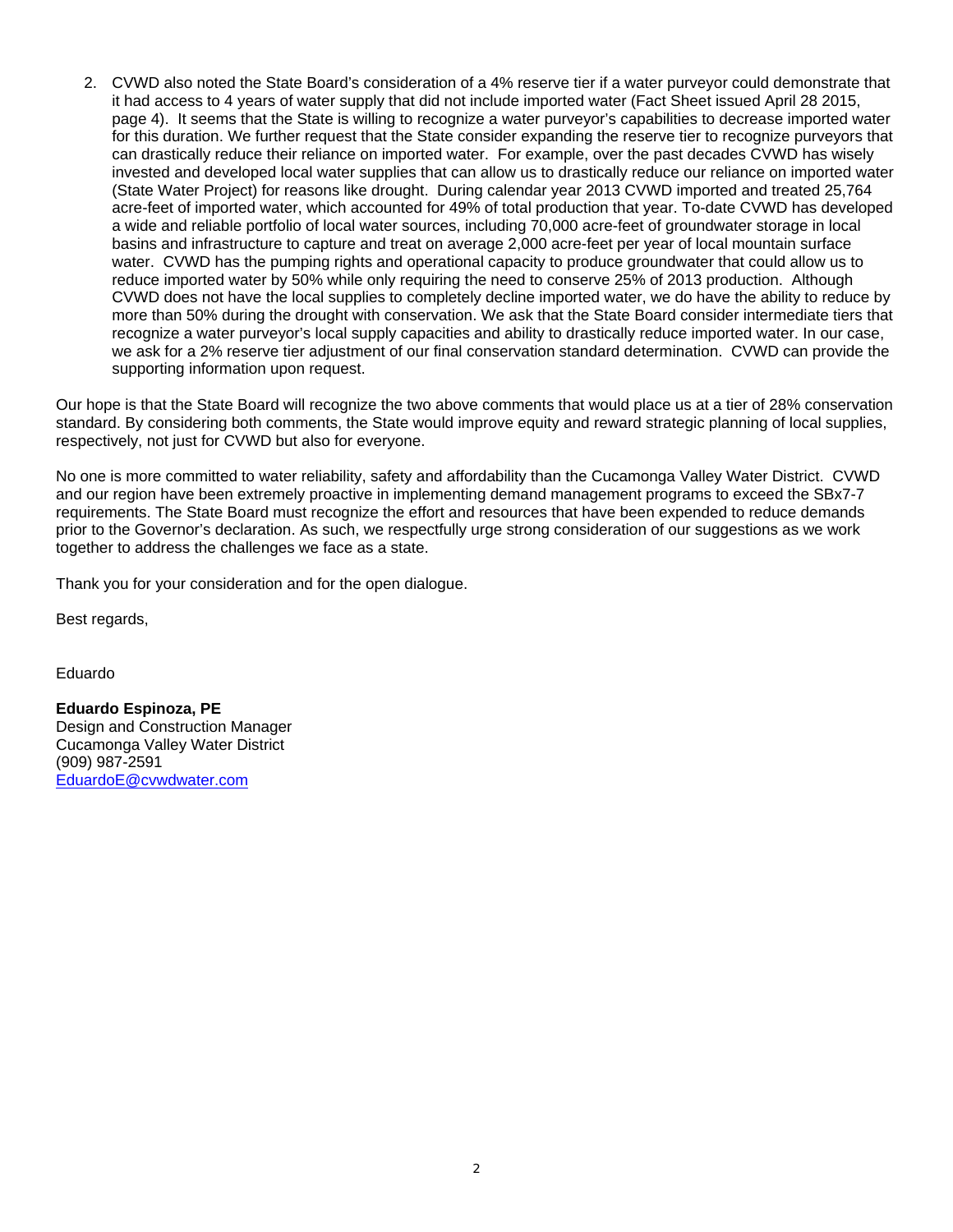### **commentletters**

| From:    | Eduardo Espinoza <eduardoe@cvwdwater.com></eduardoe@cvwdwater.com>              |
|----------|---------------------------------------------------------------------------------|
| Sent:    | Wednesday, April 22, 2015 11:15 PM                                              |
| To:      | Bean, Jessica@Waterboards; Bean, Jessica@Waterboards                            |
| Cc:      | Martin Zvirbulis; John Bosler; Jo Lynne Russo-Pereyra; Carrie Corder; Emmerson, |
|          | Mark@Waterboards; Cindy Cisneros                                                |
| Subject: | Comments to Proposed Regulatory Framework for Mandatory Conservation (as        |
|          | released April 18, 2015)                                                        |

April 22, 2015

Ms. Jessica Bean State Water Resources Control Board Post Office Box 100 Sacramento, CA 95812-0100

Sent via E-mail to: Jessica.Bean@waterboards.ca.gov

### **Subject: Concerns and Challenges with Proposed Regulatory Framework for Mandatory Conservation (as released April 18, 2015)**

Dear Ms. Bean:

On behalf of the Cucamonga Valley Water District, please accept these comments on the Proposed Regulatory Framework for Mandatory Conservation (as released April 18, 2015). A signed letter with this same language will follow via email tomorrow.

The purpose of this email is to provide feedback regarding the Draft Regulatory Framework for Mandatory Conservation established by the State Water Resources Control Board (hereon referred to as "State Board") on April 18, 2015. We understand the water challenges that face our state and appreciate the various constraints under which the State Board is operating in order to comply with the Governor's Executive Order B-29-15. With that said, we would like to reiterate the comments that were previously submitted in our letter to you dated April 13, 2015 and provide new comments. The current draft framework creates serious equity and feasibility issues that will result in unintended and unnecessary legal, financial, environmental and operational consequences for us and our customers. We are writing to provide our perspective and request clarifications, and offer reasonable solutions to these issues that would satisfy the intent of the Governor's Order and maintain equitable implementation among water purveyors.

The Cucamonga Valley Water District (CVWD) has been reshaping the water use patterns and practices of our customers through a variety of outreach efforts, education programs, rebates, water efficient landscape workshops, and other programs. As a result of these efforts between the period of 2007 and 2013 CVWD customers have reduced their water use by nearly 18%, nearly achieving the State Board's "20 by 20" conservation initiative well ahead of schedule. However, to apply a 32% reduction of consumption based on 2013 numbers is inequitably and drastically compounding our efforts. CVWD understands the severity of the drought and we will continue to work with customers to implement the new provisions included in the Governor's new order to achieve the conservation goals. However, we would like the State Board to recognize our efforts to-date in the "20 by 20" initiative and consider extending the proposed conservation mandates to our ongoing effort by applying the 32% percent reduction to our 2007 consumption. Additionally, since August 2014 CVWD has been operating under a Stage 2 Drought Alert and we have seen even more conservation in overall consumption, R-GPCD, and total production by the order of 8.2%, 7.2%, and 10%, respectively, from August 2014 to January 2015 compared to the same period of the previous year (August 2013 to January 2014). This illustrates that our residents have heard the call for conservation based on our Stage 2 implementation. However, the State Board's arbitrary choice of July to September 2014 for establishing the mandatory conservation tier structure is not recognizing our efforts and the delayed reaction by our customers since then. This same phenomenon likely affects other water purveyors. Therefore, we ask that the State Board spend more time to develop a more thoughtful approach, work with the water purveyors on a case-by-case or regional basis, or allow each purveyor to develop their own plan based on their own factors and needs and provide that to the State Board for approval.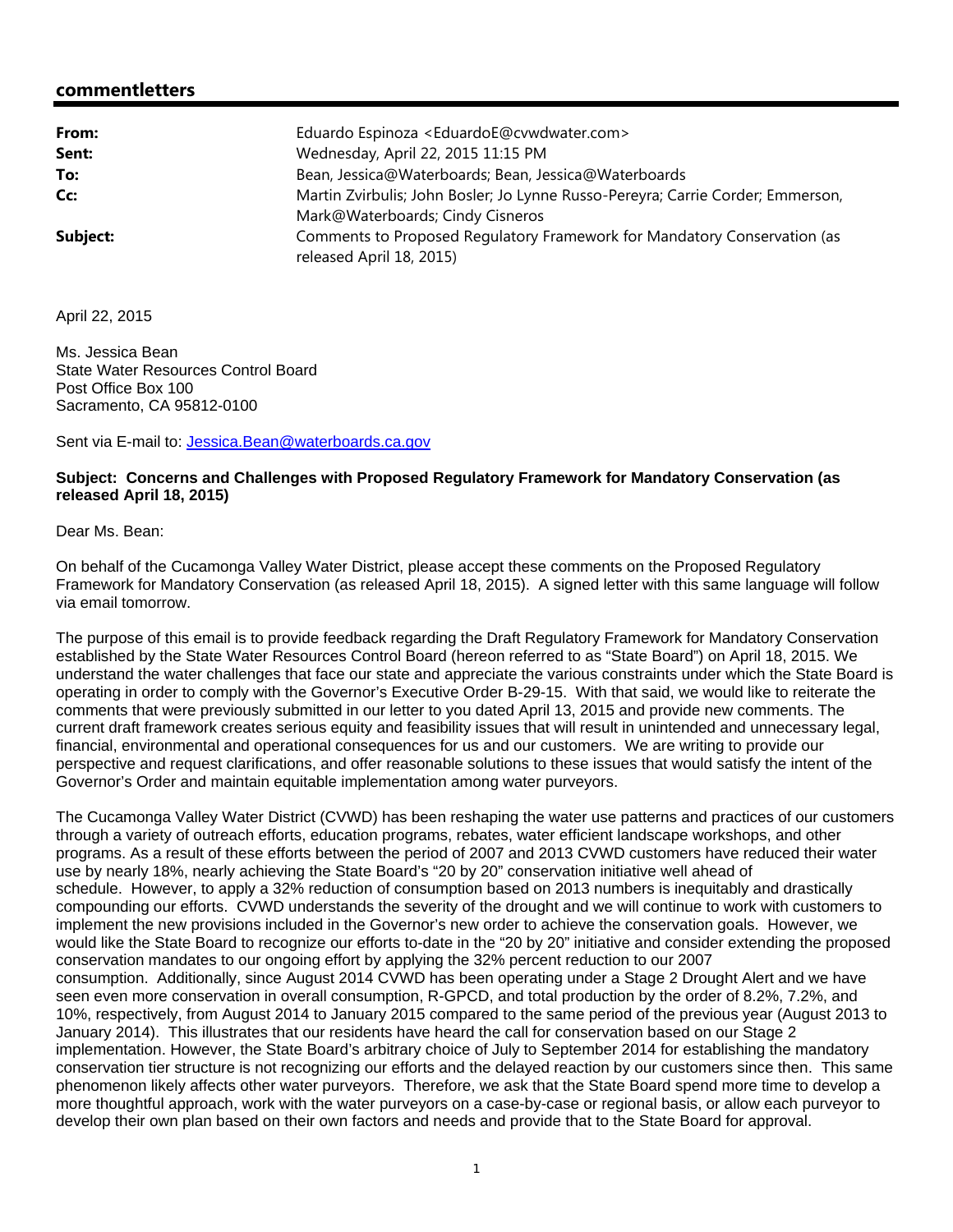The conservation achieved by CVWD has occurred as a result of careful planning, investment into projects that diversify our water portfolio, development of local production supplies, and landscape transformation programs. In addition to the above mentioned projects, CVWD has been proactive and ahead of most of the state in other areas of conservation with the utilization of technology such as the installation of "smart" water meters which includes a sophisticated leak detection component.

If the State Board truly intends 32% reduction of 2013 numbers, then the State Board must understand that CVWD and their fellow water purveyors need time to implement these drastic conservation measures. CVWD is currently in the process of developing and passing ordinances, rules, and new rate structures that will take us to the next stage(s) of conservation and that will encourage and/or enforce the State Board's proposed level of conservation. It takes time to ensure that our rules are equitable and fair to our customers. In addition, a drastic effort like this is a great financial burden to CVWD and our customers. With very few incentive programs in place and potential losses in revenue, agencies like ours need more time to financially plan for these types of programs and we also look to the State Board to provide grants and/or relief directly to us and our water customers alike.

We find the Urban Water Management Reporting Tool and methodology to be confusing, inconsistent and inequitable. The following are our observations of the reports:

- 1. The calculated R-GPCD based on production data unfairly penalizes our residential customers for non-revenue water (i.e. water loss, water theft, etc.), something that our customers have no control over, much less our residential customers only as calculated in the R-GPCD. There is a field in the reporting tool that requests nonrevenue water, yet it does not factor into any calculation. That said, it is CVWD's responsibility to manage nonrevenue water to as little as practical, something we already take very seriously, we take pride on an annual average 6% which is better than the industry standard, and that we will strive to further reduce in light of the drought. Therefore, please provide reasoning and clarification for the request of non-revenue water and what does the State Board intend to do with this information?
- 2. The reporting process deadline of the 15th of each month is problematic for our agency due to the fact that we have a bi-monthly billing system. CVWD has very complete and accurate consumption data from metering of all water users; however because of the nature of bi-monthly billing the data is not available immediately. Production is more readily available but the data is highly estimated. Please consider different reporting data and methodologies that would allow water purveyors to report on a basis that works best and most accurate for them. If the current data collection method is continued we would request that our data be reconciled once all of our billing is accounted for the reporting month to ensure its accuracy.
- 3. There are optional fields in the reporting tool for reporting recycled water. It is not clear how recycled water works into the methodology. In other words, it is not clear if there is a reward or penalty for use of recycled water. CVWD takes pride in converting drinking water users to recycled water, thereby conserving our precious fresh water resources. We ask that the State Board clarify this confusion and reward the use of direct recycled water use, recharge, and other beneficial uses.
- 4. Each water purveyor has different customer types, distributions of those customer types, demographics, climate, topography, etc. A blanket tier structure for the entire state based on R-GPCD without consideration for these factors is inequitable for us, our residents, and other water purveyors. We ask that the State Board consider other factors to more fairly distribute the burden of conservation across the state and within our own District.

To address the challenges that our region will face in implementation if the regulations are developed from the current framework as proposed, we respectfully and strongly suggest that the State Board to consider the following:

- 1. A more thoughtful approach to the implementation of the emergency drought regulations. Given time and consultation, the State Board would avoid the multitude of unintended legal, economic, environmental and operational consequences that will cascade from the current proposed framework. We would allow reasonable time for consultation with water managers and other stakeholders, who can help foresee full implications of various implementation pathways and head off unintended consequences.
- 2. A no-more-than 25-percent reduction from all California water suppliers, as noted in the Governor's Executive Order. Any requirement above 25% mandated reduction creates disparate, negative impacts to disadvantaged communities through the inland valleys of California and other non-coastal communities.
- 3. Using the existing 5-year base period thresholds established, adopted, and submitted to the State Board by water agencies in compliance with existing state law (SBx7-7), to account for climatological variations in water needs and pre-2013 conservation activities. Use of gallons per capita per day for a single snapshot in time is bad science, not a best management practice, and results in inequitable treatment and punishment of responsible stewards implementing pre-2013 conservation measures and in punishing customers whose water needs are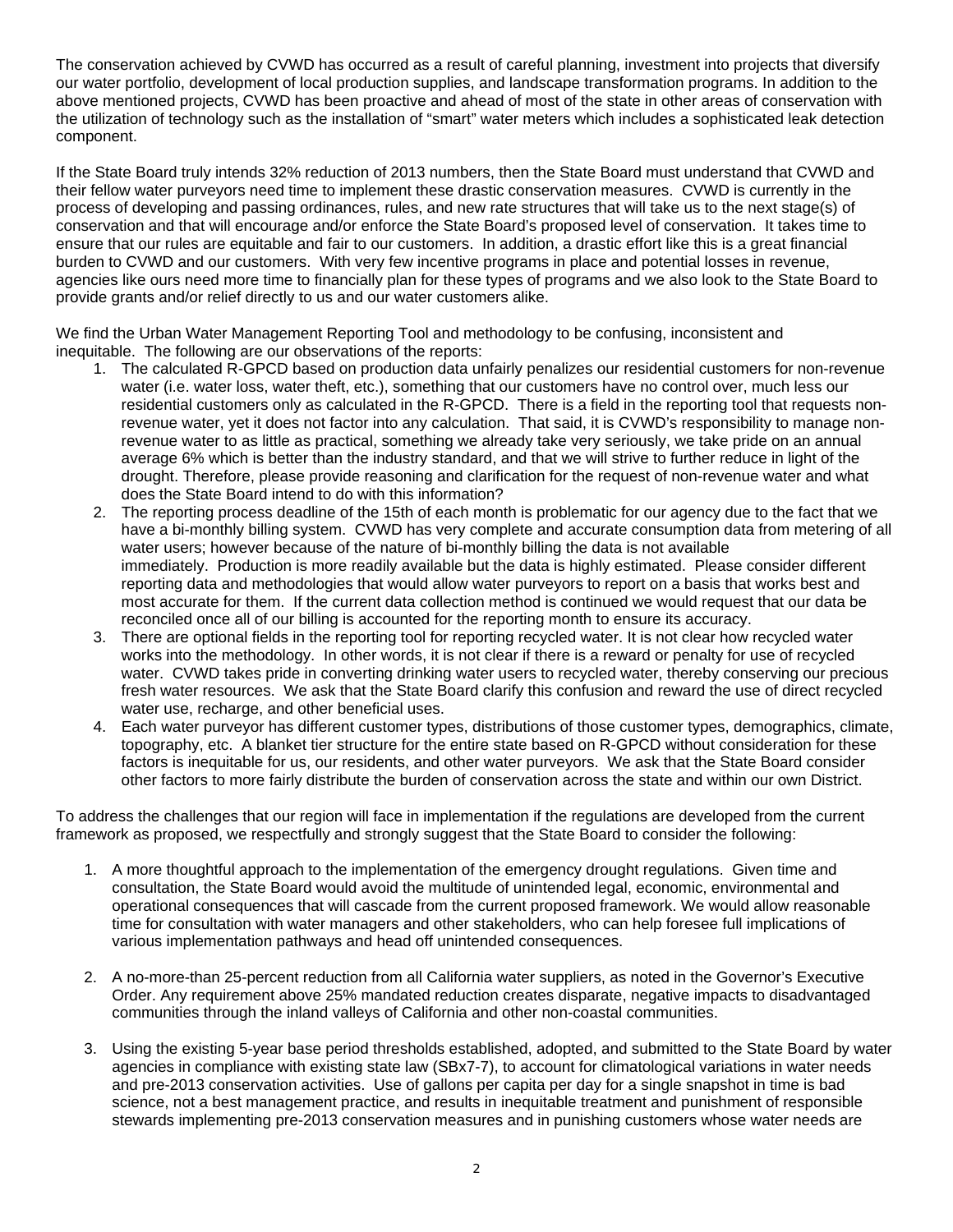greater due to living in a hotter, drier climate. In addition, the 5-year base period threshold data is readily available, and would alleviate some of the administrative burden on State Board staff.

No one is more committed to water reliability, safety and affordability than the Cucamonga Valley Water District. CVWD and our region have been extremely proactive in implementing demand management programs to exceed the SBx7-7 requirements. The State Board must recognize the effort and resources that have been expended to reduce demands prior to the Governor's declaration. As such, we respectfully urge strong consideration of our suggestions as we work together to address the challenges we face as a state.

Thank you for your consideration and for the open dialogue.

Best regards,

Eduardo Espinoza

### **Eduardo Espinoza, PE**

Design and Construction Manager Cucamonga Valley Water District (909) 987-2591 EduardoE@cvwdwater.com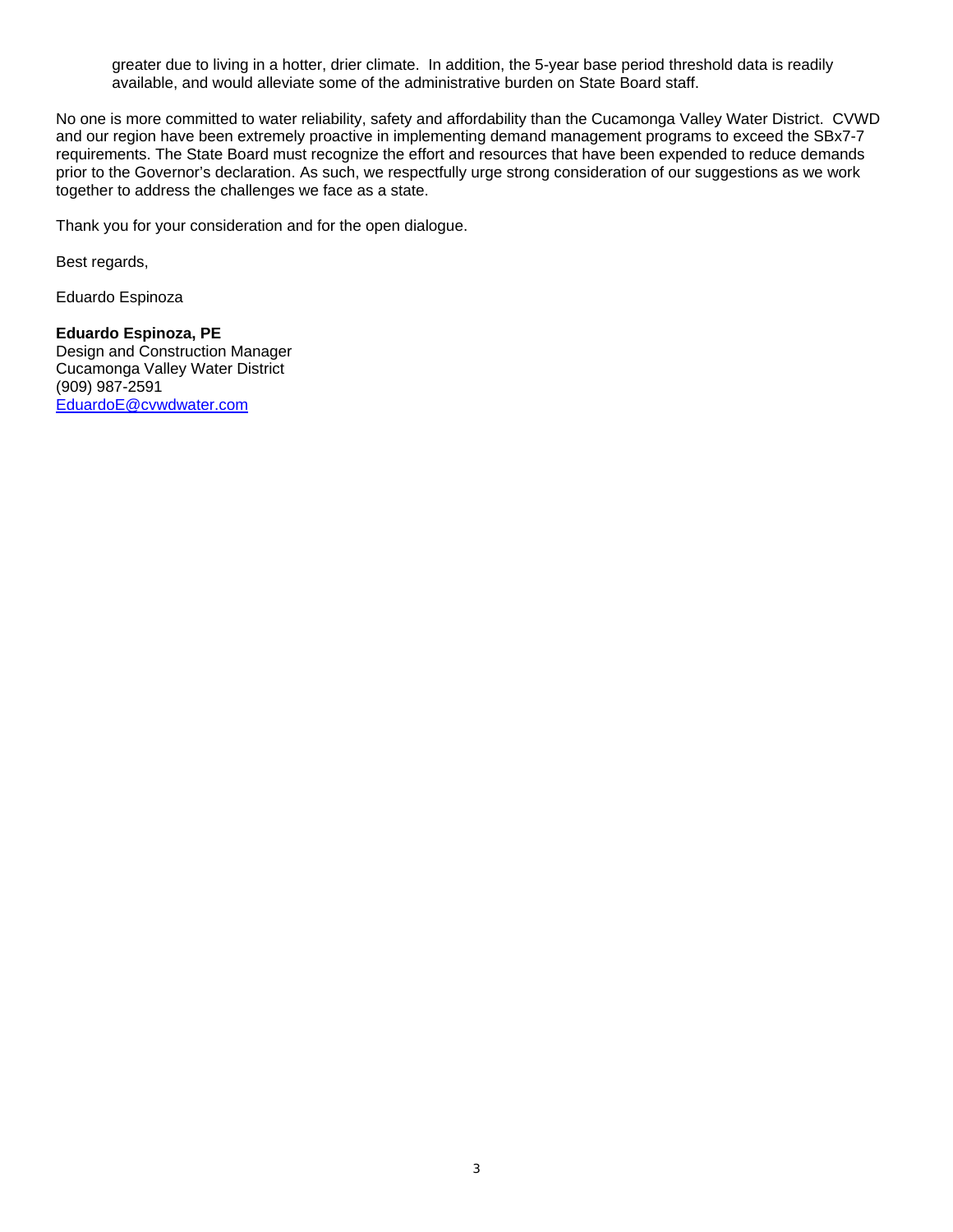

10440 Ashford Street, Rancho Cucamonga, CA 91730-2799 P.O. Box 638, Rancho Cucamonga, CA 91729-0638 (909) 987-2591 Fax (909) 476-8032

**Martin E. Zvirbulis** Secretary / General Manager/CEO

April 13, 2015

Ms. Jessica Bean **State Water Resources Control Board** Post Office Box 100 Sacramento, CA 95812-0100

Sent via U.S. Mail and E-mail to: Jessica.Bean@waterboards.ca.gov

### Subject: Concerns and Challenges with Proposed Regulatory Framework for Mandatory **Conservation (as released April 7, 2015)**

Dear Ms. Bean:

The purpose of this letter is to provide feedback regarding the Draft Regulatory Framework for Mandatory Conservation established by the State Water Resources Control Board (State Board) on April 7, 2015. We understand the water challenges that face our state and appreciate the various constraints under which the State Board is operating in order to comply with the Governor's Executive Order B-29-15. With that said, the current draft framework creates serious equity and feasibility issues that will result in unintended and unnecessary legal, economic, environmental and operational consequences. We are writing to offer reasonable solutions to these issues that would satisfy the intent of the Governor's Order and maintain equitable implementation among water purveyors.

The Cucamonga Valley Water District (CVWD) has been reshaping the water use patterns and practices of our customers through a variety of outreach efforts, education programs, rebates, water efficient landscape workshops, and other programs. Since last year the District has been operating under a Stage 2 Drought Alert. As a result of these efforts between the period of 2007 and 2013 CVWD customers have reduced their water use by nearly 18%. We will continue to work with customers implementing some of the new provisions included in the Governor's new order.

The conservation achieved by CVWD has occurred as a result of careful planning, investment into projects that diversify our water portfolio, development of local production supplies, and landscape transformation programs. In addition to the above mentioned projects, CVWD has been proactive and ahead of most of the state in other areas of conservation with the utilization of technology such as the installation of "smart" water meters which includes a sophisticated leak detection component.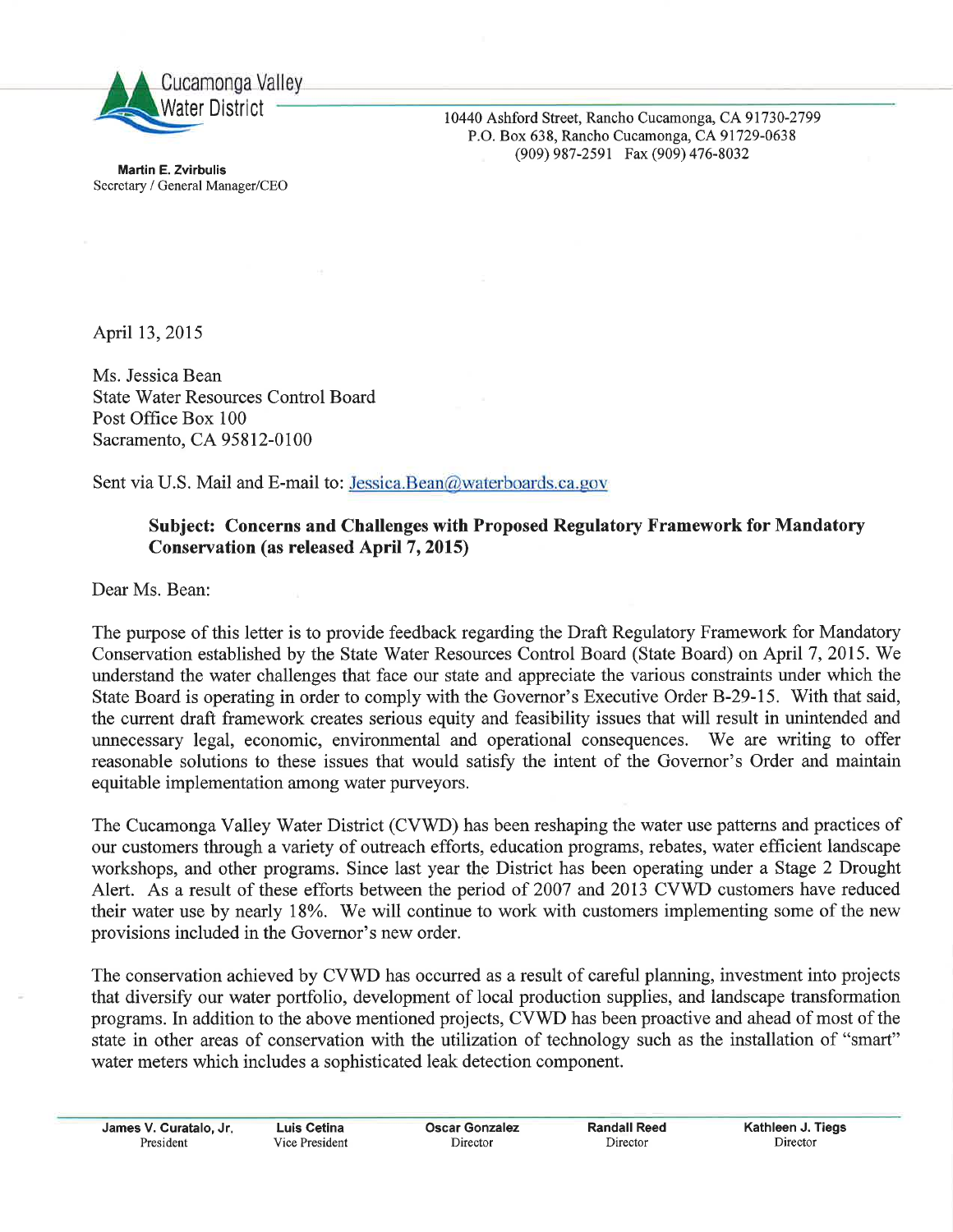To address the challenges that our region will face in implementation if the regulations are developed from the current framework as proposed, we respectfully and strongly suggest that the State Board consider the following:

- A more thoughtful approach to the implementation of the emergency drought regulations. Given time and consultation, the State Board would avoid the multitude of unintended legal, economic, environmental and operational consequences that will cascade from the current proposed framework. We would allow reasonable time for consultation with water managers and other stakeholders, who can help foresee full implications of various implementation pathways and head off unintended consequences.
- A no-more-than 25-percent reduction from all California water suppliers, as noted in the  $\bullet$ Governor's Executive Order. Any requirement above 25% mandated reduction creates disparate, negative impacts to disadvantaged communities through the inland valleys of California and other non-coastal communities.
- Using the existing 5-year base period thresholds established, adopted, and submitted to the State by water agencies in compliance with existing state law (SBx7-7), to account for climatological variations in water needs and pre-2013 conservation activities. Use of gallons per capita per day for a single snapshot in time is bad science, not a best management practice, and results in inequitable treatment and punishment of responsible stewards implementing pre-2013 conservation measures and in punishing customers who's water needs are greater due to living in a hotter, drier climate. In addition, the 5-year base period threshold data is readily available, and would alleviate some of the administrative burden on State Board staff.

In response to the information that was distributed to water agencies we have reviewed the data we provided to the State Board through our reporting. We are auditing our numbers and submitting information for your consideration. The reporting process deadline of the 15<sup>th</sup> of each month is<br>problematic for our agency due to the fact that we have a bi-monthly billing system. Therefore our consumption data that we have provided is based on estimation rather than actual consumption data. Attached to this letter we have included our data from 2013 through 2014. If the current data collection method is continued we would request that our data be reconciled once all of our billing is accounted for the reporting month to ensure its accuracy.

No one is more committed to water reliability, safety and affordability than the Cucamonga Valley Water District. CVWD and our region have been extremely proactive in implementing demand management programs to exceed the SBx7-7 requirements. The State Board must recognize the effort and resources that have been expended to reduce demands prior to the Governor's declaration. As such, we respectfully urge strong consideration of our suggestions as we work together to address the challenges we face as a state.

Thank you for your consideration and for the open dialogue.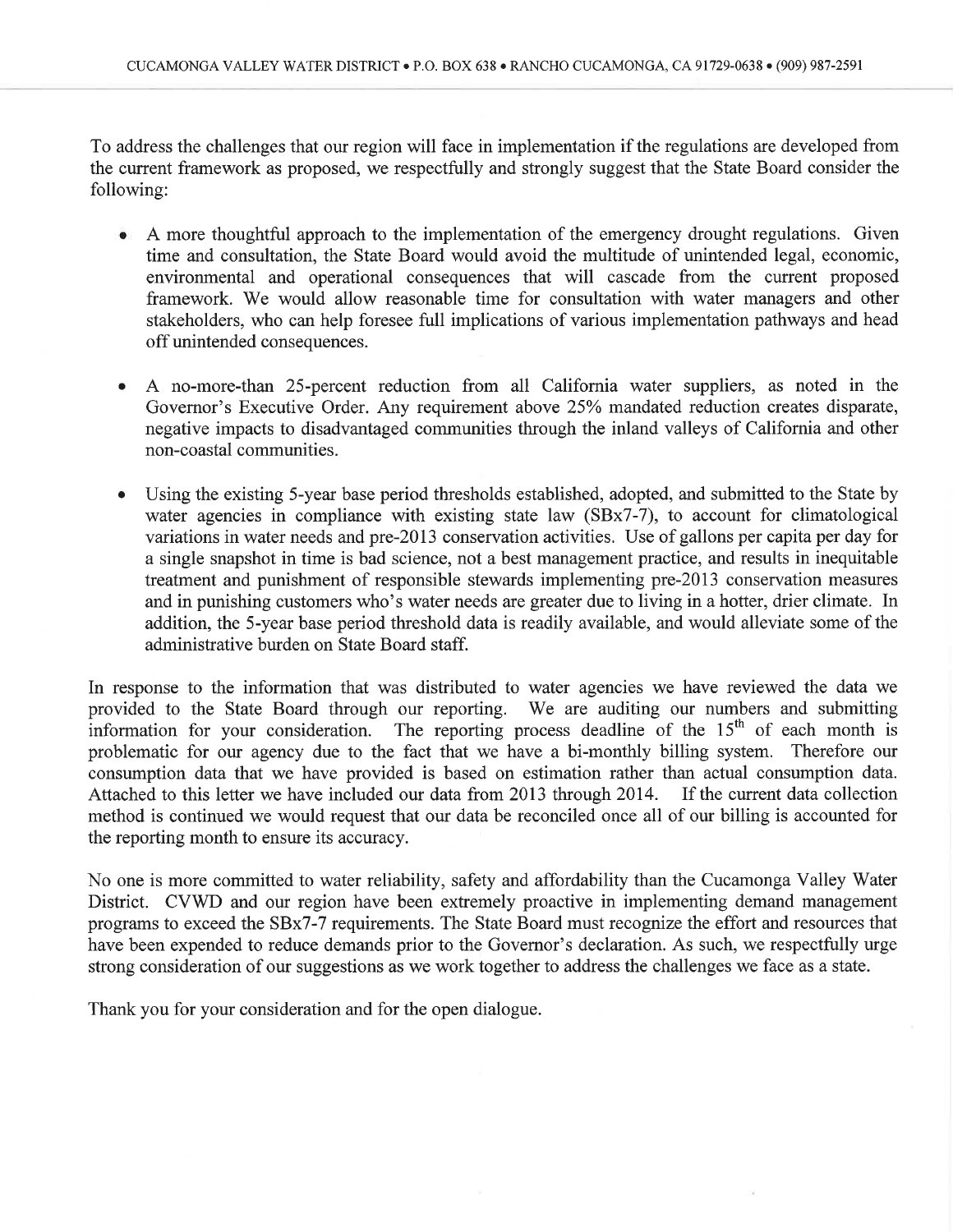Sincerely,

Martin E. Zvirbulis General Manager/CEO

Attachment: CVWD 2013-2014 Consumption data

ÿ.

Cucamonga Valley Water District, Board of Directors  $cc$ : City of Rancho Cucamonga City of Fontana City of Ontario City of Upland County of San Bernardino Inland Empire Utilities Agency<br>Association of California Water Agencies.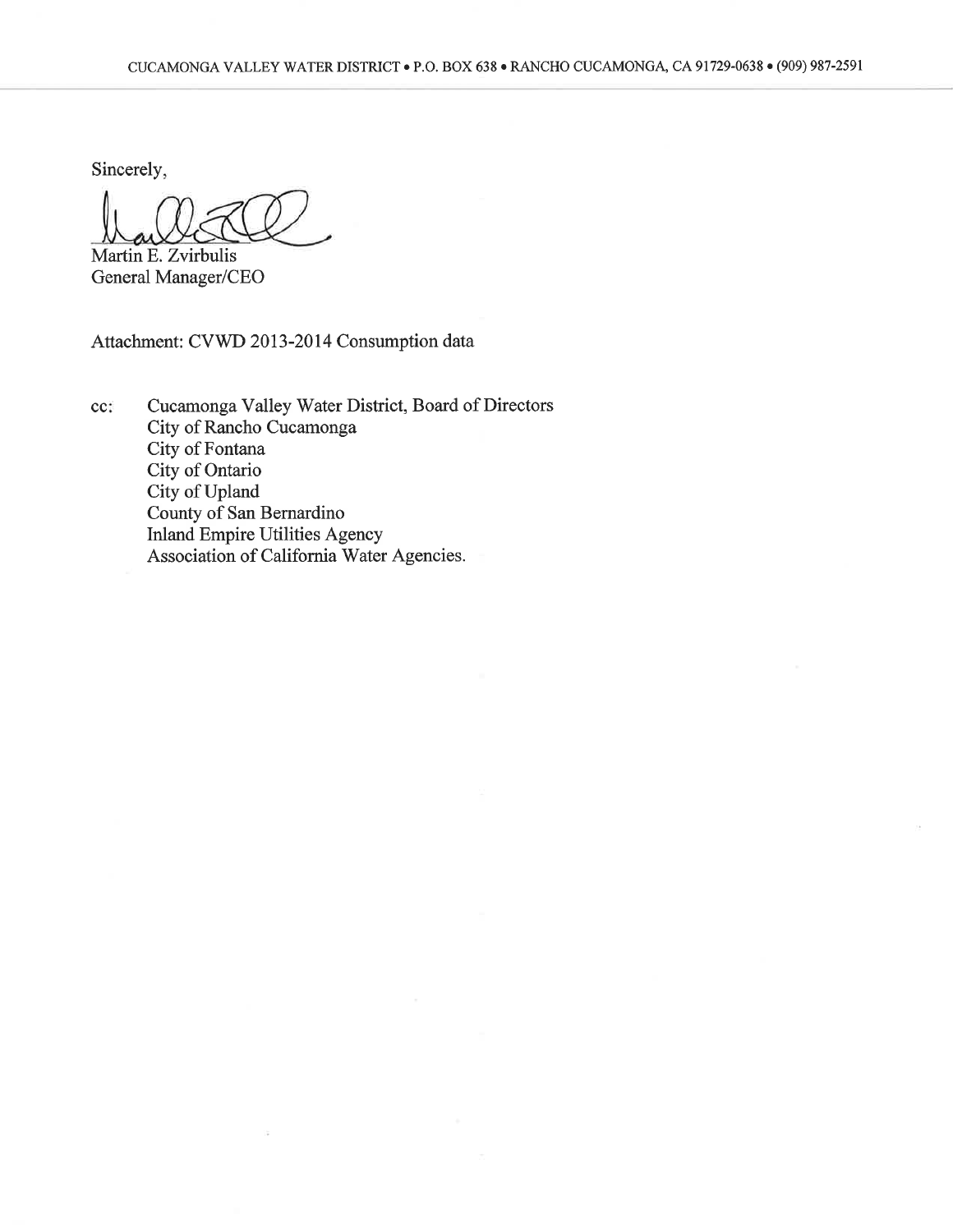### Urban Water Supplier Reporting Tool Data

## Public Water Systems: Monitoring Report

 $\bar{\omega}$ 

|       |                                                                                       |                           |                                |                       |                                        |                         |                                                                                                                                                                                                                                                                                                                                                                                                      | တ                          |          |                 |                                       |         |                                            |                             |                                |                                        |                      |                            |                        |               |                                       |  |
|-------|---------------------------------------------------------------------------------------|---------------------------|--------------------------------|-----------------------|----------------------------------------|-------------------------|------------------------------------------------------------------------------------------------------------------------------------------------------------------------------------------------------------------------------------------------------------------------------------------------------------------------------------------------------------------------------------------------------|----------------------------|----------|-----------------|---------------------------------------|---------|--------------------------------------------|-----------------------------|--------------------------------|----------------------------------------|----------------------|----------------------------|------------------------|---------------|---------------------------------------|--|
| Units | Optional - Recycled Water                                                             | Optional - Implementation | Optional - Enforcement Actions | <b>GDGD</b>           | Residential Gallons-per-Capita-Day (R- | Total Population Served | Qualification                                                                                                                                                                                                                                                                                                                                                                                        | Percentage Residential Use | Units    | month as above) | 2013 monthly production (for the same | losses  | This year's monthly production minus water | Average system water losses | This year's monthly production | Total Monthly Potable Water Production | Days in each month   | Reporting Month            | Mandatory Restrictions | Stage Invoked | Urban Water Supplier                  |  |
|       | EUA recharges groundwater with Recycled Water on behalf of CVWD. CVWD needs more time |                           |                                | <b>ZZL</b>            |                                        | 203,149                 | Urban Water Management Plan and were interpolated by month. Water losses were assumed at t<br>based on actual data. November 2014 thru February 2015 residatial ratio is based on previous year. Population numbers are based on CVWD's 2010<br>The ratio of residential water use over total use is seasonal and varies by month. This data was based on consumption data gathered from water meter | 88.7%                      | ¥        | 2,677.0         |                                       | 3,585.4 |                                            | 960'9                       | 3,815.5                        |                                        | ین                   | ht 02 usl                  |                        |               | Cucamonga Valley Water District (719) |  |
|       |                                                                                       |                           |                                | 40                    |                                        | 203,231                 |                                                                                                                                                                                                                                                                                                                                                                                                      | 96.8%                      | ੇ<br>ਮੌ  | 2571.1          |                                       | 2,793.1 |                                            | %0.9                        | 2,972.3                        |                                        | 82                   | Feb 2014                   |                        |               |                                       |  |
|       |                                                                                       |                           |                                | ਕੁੱ                   |                                        | 203,313                 |                                                                                                                                                                                                                                                                                                                                                                                                      | 62.0%                      | <u>ት</u> | 3,622.9         |                                       | 3,157.8 |                                            | 960'9                       | 3,360.4                        |                                        | ین                   | Mar 2014                   |                        |               |                                       |  |
|       |                                                                                       |                           |                                | ౙ                     |                                        | 203,395                 |                                                                                                                                                                                                                                                                                                                                                                                                      | 60.4%                      | 추<br>구   | 4,263.8         |                                       | 4,128.6 |                                            | 6.0%                        | 4,393.6                        |                                        |                      | Apr 2014                   |                        |               |                                       |  |
|       |                                                                                       |                           |                                | බූ                    |                                        | 203,477                 |                                                                                                                                                                                                                                                                                                                                                                                                      | 80.1%                      | 녹<br>국   | 5,023.5         |                                       | 5,404.9 |                                            | 6.0%                        | 5,751.7                        |                                        | $\tilde{\mathbf{z}}$ | May 2014                   |                        |               |                                       |  |
|       |                                                                                       |                           |                                | සි                    |                                        | 203,559                 |                                                                                                                                                                                                                                                                                                                                                                                                      | 62.7%                      | ¥        | 5,450.0         |                                       | 5,065.4 |                                            | %0'9                        | 5,390.5                        |                                        | မွ                   | Jun 2014                   |                        | Stage         |                                       |  |
|       |                                                                                       |                           |                                | $\overrightarrow{5}$  |                                        | 203,641                 |                                                                                                                                                                                                                                                                                                                                                                                                      | 66.4%                      | 주<br>국   | 5,952.6         |                                       | 5,752.6 |                                            | 6.0%                        | 6,121.8                        |                                        | ین                   | <b>412014</b>              |                        | Stage 1       |                                       |  |
|       |                                                                                       |                           |                                | 171                   |                                        | 203<br>723              |                                                                                                                                                                                                                                                                                                                                                                                                      | ვ.<br>ૹૺ                   | 주<br>구   | 5,922.6         |                                       | 5,243.1 |                                            | <b>တ</b><br>%0'             | 5,579.6                        |                                        | $\tilde{\mathbf{5}}$ | Aug 2014 Sep 2014          | Yes                    | Stage 2       |                                       |  |
|       | to calculate this data                                                                |                           |                                | ត្ត                   |                                        | 203,805                 |                                                                                                                                                                                                                                                                                                                                                                                                      | 63.3%                      | 곡        | 6'22'2          |                                       | 4,897.9 |                                            | 6.0%                        | 5,212.2                        |                                        |                      |                            | Yes                    | Stage 2       |                                       |  |
|       |                                                                                       |                           |                                | $\overrightarrow{ab}$ |                                        | 203,887                 | reads. The sample size was all accounts, therefore CVWD has a high confidence in the data. January 2014 through October 2014 residential ratio is<br>6% based on the 2010 UWY To and other actual data                                                                                                                                                                                               | 63.9%                      | ¥        | 4,586.4         |                                       | 4,439.9 |                                            | %0'9                        | 4,724.8                        |                                        | ین                   | Oct 2014 Nov 2014 Dec 2014 | Yes                    | Stage 2       |                                       |  |
|       |                                                                                       |                           |                                | 111                   |                                        | 203,969 204,051         |                                                                                                                                                                                                                                                                                                                                                                                                      | 92.5%                      | ੇ<br>ਮ   | 3,644.7         |                                       | 3,369.6 |                                            | %0'9                        | 3,585.9                        |                                        | ఆ                    |                            | Yes                    | Stage 2       |                                       |  |
|       |                                                                                       |                           |                                | ವ                     |                                        |                         |                                                                                                                                                                                                                                                                                                                                                                                                      | 67.49                      |          | 3,305.5         |                                       | 2,094.8 |                                            | 960.9                       | 2,229.2                        |                                        |                      |                            |                        | Stage 2       |                                       |  |

4/13/2015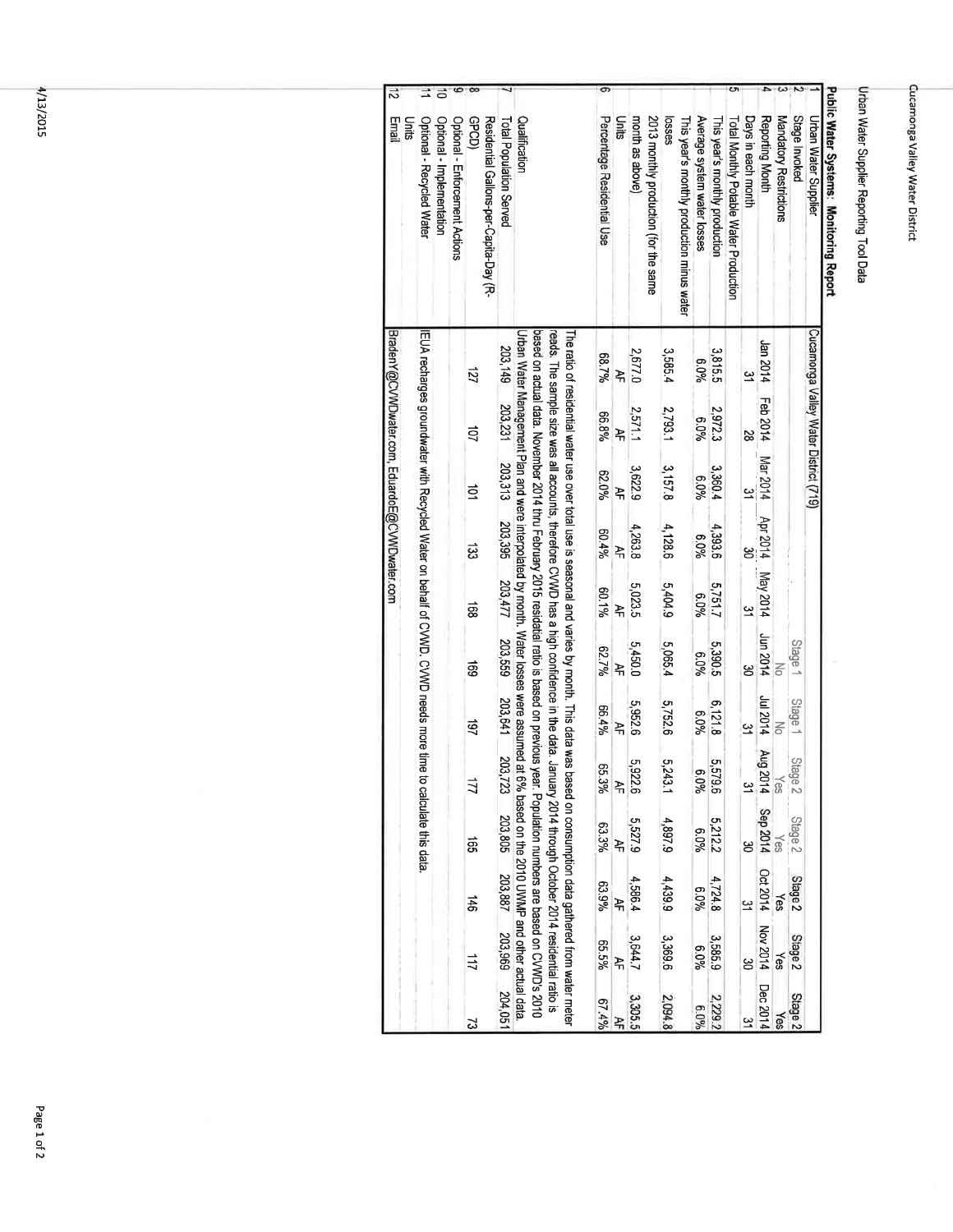### Urban Water Supplier Reporting Tool Data

# Public Water Systems: Monitoring Report

|       |                           |                           |                                |       |                                        |                         |                                                                                                                                                                                                                                                                                                                                                                                                                                                                                                                                                                                                         | တ                          |        |                                                          |         |                                            |                             |                                |                                        |                    |                                                       |                        |                    |                             |
|-------|---------------------------|---------------------------|--------------------------------|-------|----------------------------------------|-------------------------|---------------------------------------------------------------------------------------------------------------------------------------------------------------------------------------------------------------------------------------------------------------------------------------------------------------------------------------------------------------------------------------------------------------------------------------------------------------------------------------------------------------------------------------------------------------------------------------------------------|----------------------------|--------|----------------------------------------------------------|---------|--------------------------------------------|-----------------------------|--------------------------------|----------------------------------------|--------------------|-------------------------------------------------------|------------------------|--------------------|-----------------------------|
| Units | Optional - Recycled Water | Optional - Implementation | Optional - Enforcement Actions | GDGD) | Residential Gallons-per-Capita-Day (R- | Total Population Served | Qualification                                                                                                                                                                                                                                                                                                                                                                                                                                                                                                                                                                                           | Percentage Residential Use | Units  | 2013 monthly production (for the same<br>month as above) | losses  | This year's monthly production minus water | Average system water losses | This year's monthly production | Total Monthly Potable Water Production | Days in each month | Reporting Month                                       | Mandatory Restrictions | Stage Invoked      | <b>Urban Water Supplier</b> |
|       |                           |                           |                                | g     |                                        | 204,133                 | based on actual data. November 2014 inru February 2015 residatial ratio is based on previous year. Population numbers are based on CVWD's 2010<br>Urban Water Management Plan and were interpolated by month. Water losses were assumed at 6% based on the 2010 UWMP and other actual data<br>reads. The sample size was all accounts, therefore CVWD has a high confidence in the data. January 2014 through October 2014 residential ratio is<br>The ratio of residential water use over total use is seasonal and varies by month. This data was based on consumption data gathered from water meter | 88.7%                      | 추<br>구 |                                                          | 2,724.7 |                                            | 960.9                       | 2,898.6                        |                                        | ین                 | Jan 2015                                              | ≿es                    | Stage <sub>2</sub> |                             |
|       |                           |                           |                                | 8     |                                        | 204,215                 |                                                                                                                                                                                                                                                                                                                                                                                                                                                                                                                                                                                                         | 66.8%                      | ੇ<br>4 |                                                          | 2,599.6 |                                            | 6.0%                        | 2,765.5                        |                                        | <b>2831</b>        | Feb 2015 Mar 2015                                     | Yes                    | Stage 2            |                             |
|       |                           |                           |                                |       |                                        |                         |                                                                                                                                                                                                                                                                                                                                                                                                                                                                                                                                                                                                         |                            |        |                                                          |         |                                            |                             |                                |                                        |                    |                                                       |                        |                    |                             |
|       |                           |                           |                                |       |                                        |                         |                                                                                                                                                                                                                                                                                                                                                                                                                                                                                                                                                                                                         |                            |        |                                                          |         |                                            |                             |                                |                                        | అ                  | Apr 2015 May 2015                                     |                        |                    |                             |
|       |                           |                           |                                |       |                                        |                         |                                                                                                                                                                                                                                                                                                                                                                                                                                                                                                                                                                                                         |                            |        |                                                          |         |                                            |                             |                                |                                        | یا                 |                                                       |                        |                    |                             |
|       |                           |                           |                                |       |                                        |                         |                                                                                                                                                                                                                                                                                                                                                                                                                                                                                                                                                                                                         |                            |        |                                                          |         |                                            |                             |                                |                                        | ၶ                  | Jun 2015                                              |                        |                    |                             |
|       |                           |                           |                                |       |                                        |                         |                                                                                                                                                                                                                                                                                                                                                                                                                                                                                                                                                                                                         |                            |        |                                                          |         |                                            |                             |                                |                                        | $\approx$          |                                                       |                        |                    |                             |
|       |                           |                           |                                |       |                                        |                         |                                                                                                                                                                                                                                                                                                                                                                                                                                                                                                                                                                                                         |                            |        |                                                          |         |                                            |                             |                                |                                        | $\frac{\omega}{2}$ |                                                       |                        |                    |                             |
|       |                           |                           |                                |       |                                        |                         |                                                                                                                                                                                                                                                                                                                                                                                                                                                                                                                                                                                                         |                            |        |                                                          |         |                                            |                             |                                |                                        | မ္မ                |                                                       |                        |                    |                             |
|       |                           |                           |                                |       |                                        |                         |                                                                                                                                                                                                                                                                                                                                                                                                                                                                                                                                                                                                         |                            |        |                                                          |         |                                            |                             |                                |                                        | $\tilde{z}$        |                                                       |                        |                    |                             |
|       |                           |                           |                                |       |                                        |                         |                                                                                                                                                                                                                                                                                                                                                                                                                                                                                                                                                                                                         |                            |        |                                                          |         |                                            |                             |                                |                                        | ఴ                  |                                                       |                        |                    |                             |
|       |                           |                           |                                |       |                                        |                         |                                                                                                                                                                                                                                                                                                                                                                                                                                                                                                                                                                                                         |                            |        |                                                          |         |                                            |                             |                                |                                        | $\tilde{ }$        | Jul 2015 Aug 2015 Sep 2015 Oct 2015 Nov 2015 Dec 2015 |                        |                    |                             |

4/13/2015

 $\ddot{\phantom{0}}$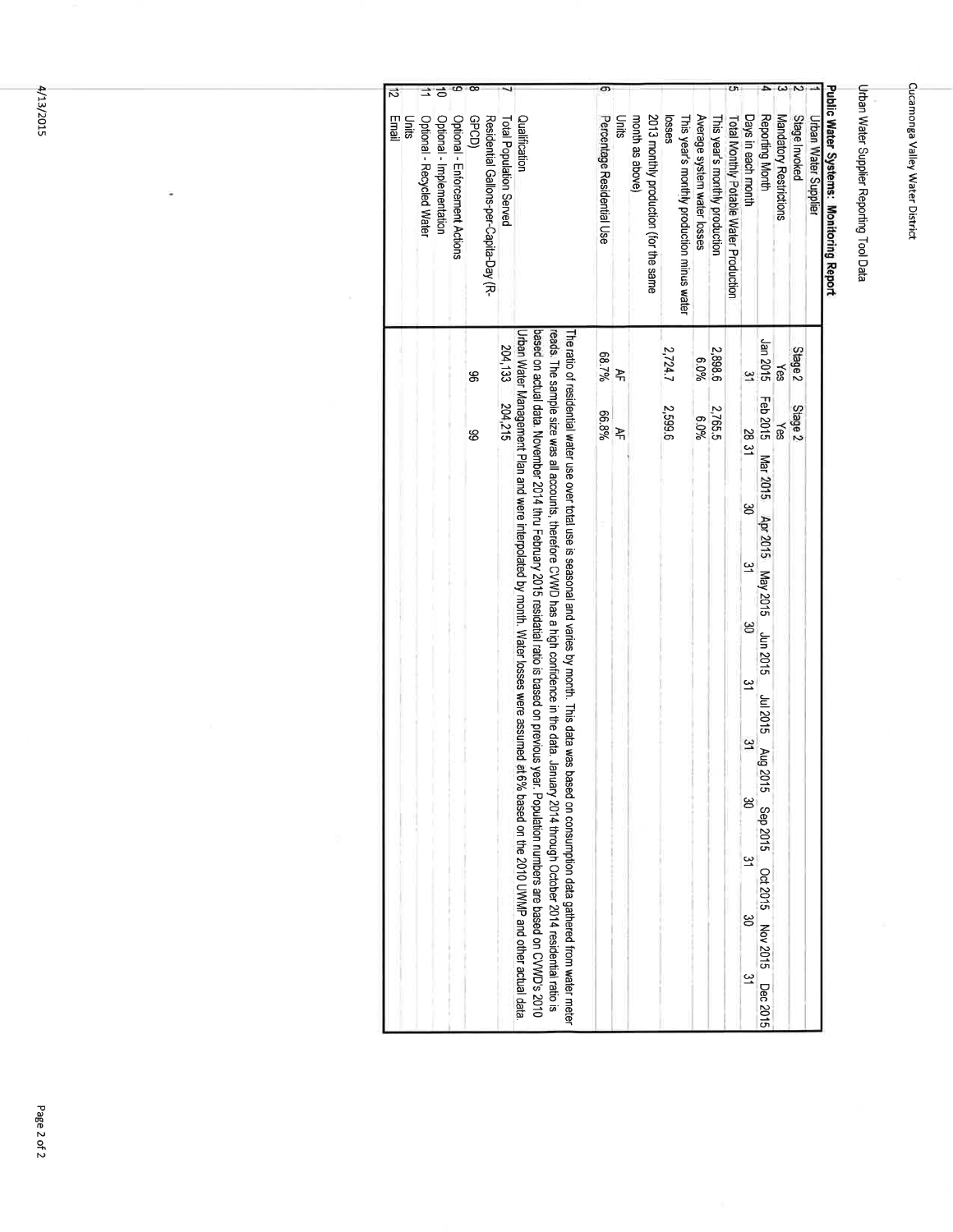

**Martin E. Zvirbulis** Secretary / General Manager/CEO 10440 Ashford Street, Rancho Cucamonga, CA 91730-2799 P.O. Box 638, Rancho Cucamonga, CA 91729-0638 (909) 987-2591 Fax (909) 476-8032

May 4, 2015

Jeanine Townsend, Clerk to the Board **State Water Resources Control Board** 1001 I Street, 24th Floor Sacramento, CA 95814

Sent via E-mail May 4, 2015 to: commentletters@waterboards.ca.gov

### **Subject: Comment Letter - Emergency Conservation Regulation**

Dear Ms. Townsend:

On behalf of the Cucamonga Valley Water District, please accept these comments on the Proposed Regulatory Framework for Mandatory Conservation (as released April 28, 2015).

The purpose of this letter is to provide feedback regarding the Draft Regulatory Framework for Mandatory Conservation established by the State Water Resources Control Board (hereon referred to as "State Board") on April 28, 2015. We understand the water challenges that face our state and appreciate the various constraints under which the State Board is operating in order to comply with the Governor's Executive Order B-29-15. The latest draft framework still creates serious equity and feasibility issues that will result in unintended and unnecessary legal, financial, environmental and operational consequences for us and our customers. We are writing to provide our perspective and offer reasonable solutions to these issues that would satisfy the intent of the Governor's Order and maintain equitable implementation among water purveyors.

We want to reemphasize that there are still many concerns and inequities in the State Board's approach to implementing conservation standards to the water purveyors, which we have noted in previous correspondence. For reference, please see attached letters for previous comments. However, based on the latest framework, we have the following observations and comments.

1. CVWD noted the State Board's consideration to restructure the conservation tiers by doubling the number of tiers and using two percent increments (Fact Sheet issued April 28 2015, page 2). CVWD is open to this revision because the current tier bandwidths are still very wide. CVWD is at 180 R-GPCD for the July-September 2014 period, falling into the lower quarter percentile of Tier 8 (170 - 214.9 GPCD). That places CVWD in the 32% Conservation Standard. If the State Board expanded the tiers, CVWD would likely fall into the 30% conservation tier and around the 50th percentile of that respective R-GPCD range. The adjustment would not move any water purveyor up in the conservation standard, but rather would move those purveyors that are closer to the lower end of the current tier into a new lower tier and thereby lowering their conservation standard by 2%. An adjustment like this would likely achieve the same conservation goal for the state and in a small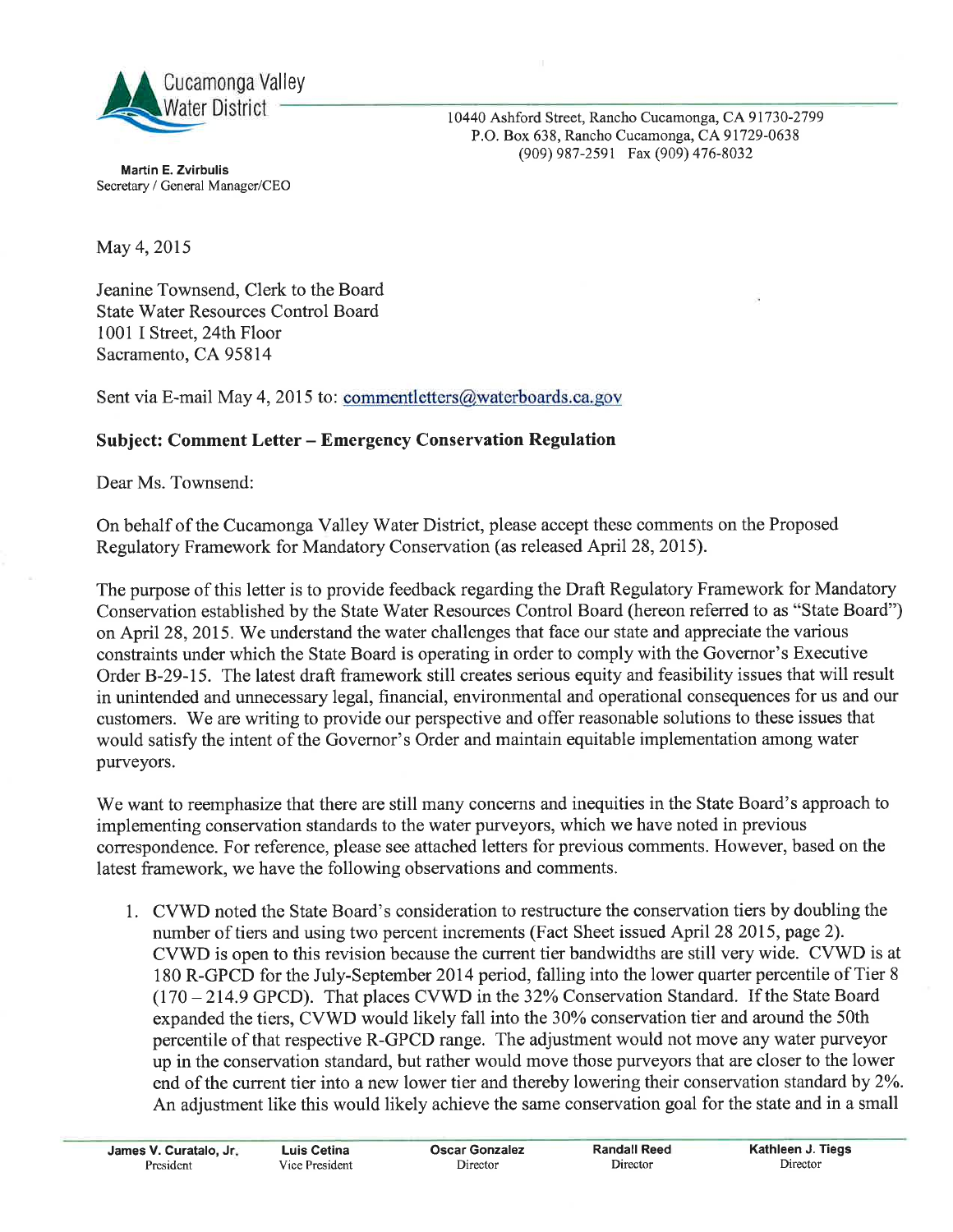way improve equity among all water purveyors. Therefore, CVWD is in favor of revising the tier structure in this manner.

2. CVWD also noted the State Board's consideration of a 4% reserve tier if a water purveyor could demonstrate that it had access to 4 years of water supply that did not include imported water (Fact Sheet issued April 28 2015, page 4). It seems that the State is willing to recognize a water purveyor's capabilities to decrease imported water for this duration. We further request that the State consider expanding the reserve tier to recognize purveyors that can drastically reduce their reliance on imported water. For example, over the past decades CVWD has wisely invested and developed local water supplies that can allow us to drastically reduce our reliance on imported water (State Water Project) for reasons like drought. During calendar year 2013 CVWD imported and treated 25,764 acre-feet of imported water, which accounted for 49% of total production that year. To-date CVWD has developed a wide and reliable portfolio of local water sources, including 70,000 acre-feet of groundwater storage in local basins and infrastructure to capture and treat on average 2,000 acre-feet per year of local mountain surface water. CVWD has the pumping rights and operational capacity to produce groundwater that could allow us to reduce imported water by 50% while only requiring the need to conserve 25% of 2013 production. Although CVWD does not have the local supplies to completely decline imported water, we do have the ability to reduce by more than 50% during the drought with conservation. We ask that the State Board consider intermediate tiers that recognize a water purveyor's local supply capacities and ability to drastically reduce imported water. In our case, we ask for a 2% reserve tier adjustment of our final conservation standard determination. CVWD can provide the supporting information upon request.

Our hope is that the State Board will recognize the two above comments that would place us at a tier of 28% conservation standard. By considering both comments, the State would improve equity and reward strategic planning of local supplies, respectively, not just for CVWD but also for everyone.

No one is more committed to water reliability, safety and affordability than the Cucamonga Valley Water District. CVWD and our region have been extremely proactive in implementing demand management programs to exceed the SBx7-7 requirements. The State Board must recognize the effort and resources that have been expended to reduce demands prior to the Governor's declaration. As such, we respectfully urge strong consideration of our suggestions as we work together to address the challenges we face as a state.

Thank you for your consideration and for the open dialogue.